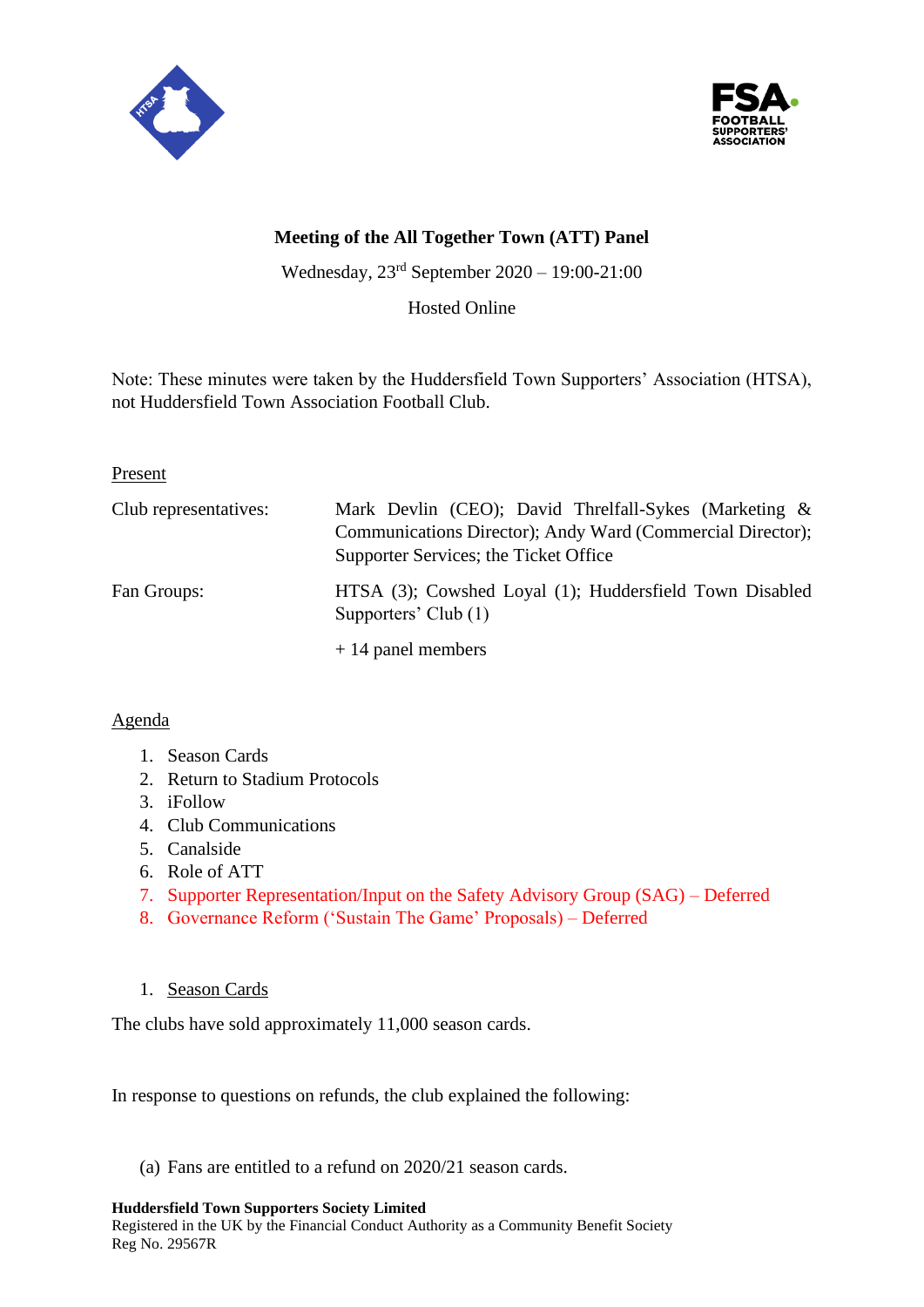



(b) Refunds are being dealt with on a case by case basis.

Club representatives said that, to date, there have been a low number of refund requests. They thanked fans for their continued support during such difficult times.

# 2. Return to Stadium Protocols

The government's latest coronavirus guidelines mean the planned return of fans from 1<sup>st</sup> October has been delayed. The club is currently attempting to clarify when fans might return. According to some sources, it could be March, though this has not been confirmed.

The club were planning to host 6,250 fans, which equates to 25 percent of the stadium's capacity. Season card holders would therefore be guaranteed the opportunity to attend every other match through the ballot system. At present, the club is unsure whether hospitality sections of the stadium will be open. If they are, some form of social distancing will have to be implemented.

When the new guidelines were announced, the club was in the process of identifying "social bubbles" among season card holders (maximum of six people per bubble), but this has understandably been put on hold.

Supporters will be required to sign a code of conduct relating to social distancing before attending matches. This code of conduct is intended to complement the existing season card terms and conditions and disciplinary measures. Supporter Services said they would circulate the draft code of conduct to panel members and ask for feedback via email and at the next ATT meeting.

Club representatives stressed that all these measures are a work in progress and will be continually reviewed and updated.

### 3. iFollow

HTSA shared the results of their iFollow survey, which is still running. The results show that an overwhelming majority of users are unhappy with every aspect of the service, including audio, video quality, the interface, and EFL's customer service. They also show that 91 percent of users believe that iFollow is not value for money.

Registered in the UK by the Financial Conduct Authority as a Community Benefit Society Reg No. 29567R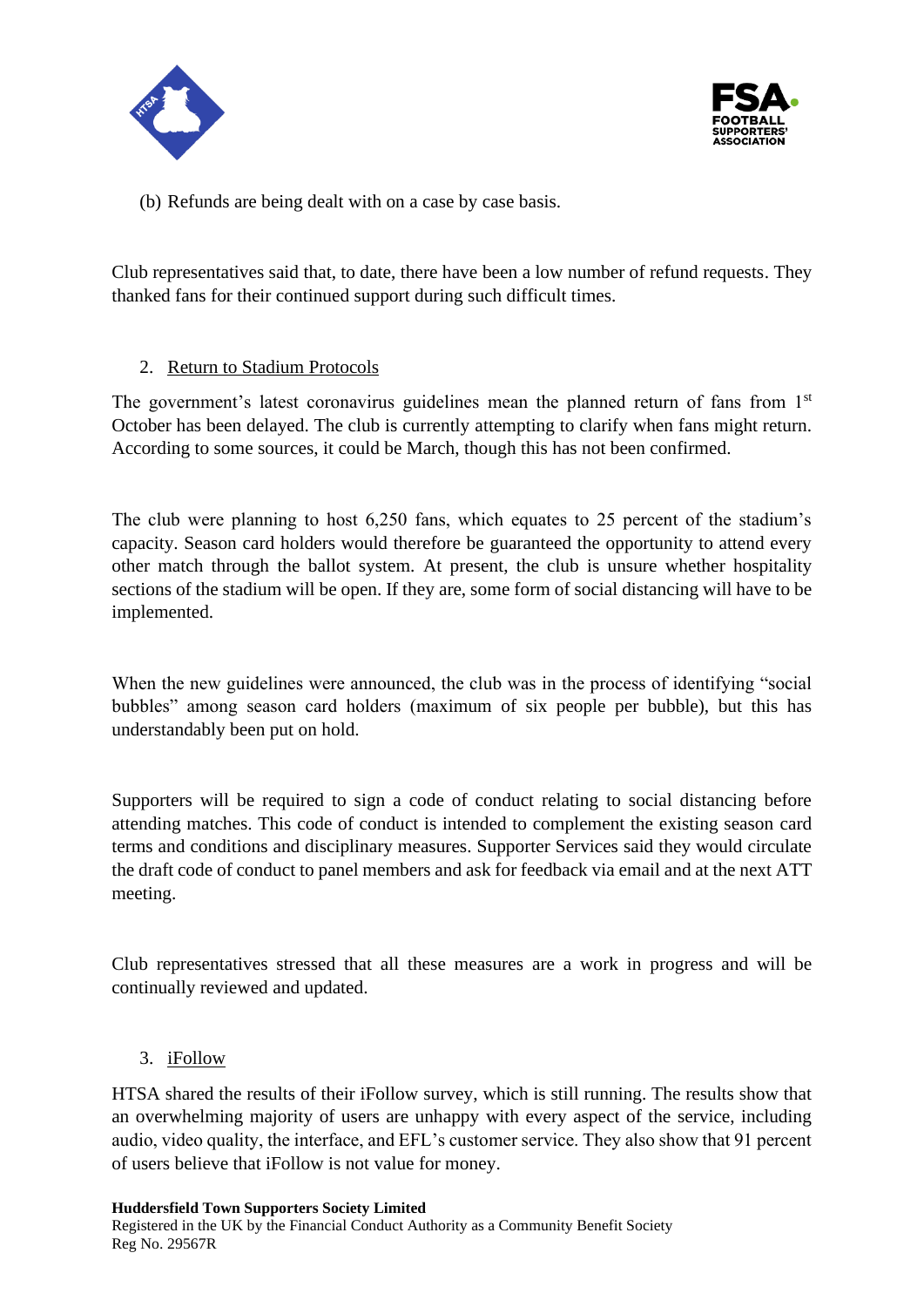



Club representatives acknowledged these frustrations, explaining that they have made the EFL aware of similar issues. In addition, the club is attempting to provide users with as much guidance and support as possible. The club stated that they expect the service to improve over the season and are lobbying aggressively on fans' behalf.

Panel members also complained about false charges, asking how many people had been affected and whether some people who have been charged are still unaware. Club representatives said they would speak to the EFL in an attempt to answer these questions.

Panel members further raised concerns about the inability of season card holders who are under-18 to access iFollow, pointing out that not all live with or know an adult season card holder.

Club representatives observed that under-18s received an iFollow code for the Norwich game, and this should be the same for all games in the future.

They added that clubs are currently in negotiations with Sky Sports to ensure that season card holders gain access to *all* away games. A panel member asked whether season card holders would be able to accrue loyalty points by purchasing passes for away games if these negotiations failed. The Ticket Office said they would consider such a scheme.

### 4. Club Communications

Several panel members expressed disappointment with the club's recent communication strategy. They suggested that it has resulted in an information vacuum that could undermine trust between fans and the club. However, the rest of the panel had mixed opinions.

Mark Devlin and David Threlfall-Sykes acknowledged these concerns and explained that the club is continually evaluating how it can improve communication with the fans. One example provided was the newly launched *Preview Show*, which provides fans with an insight into the club's philosophy, strategy, and operations, both on and off the pitch.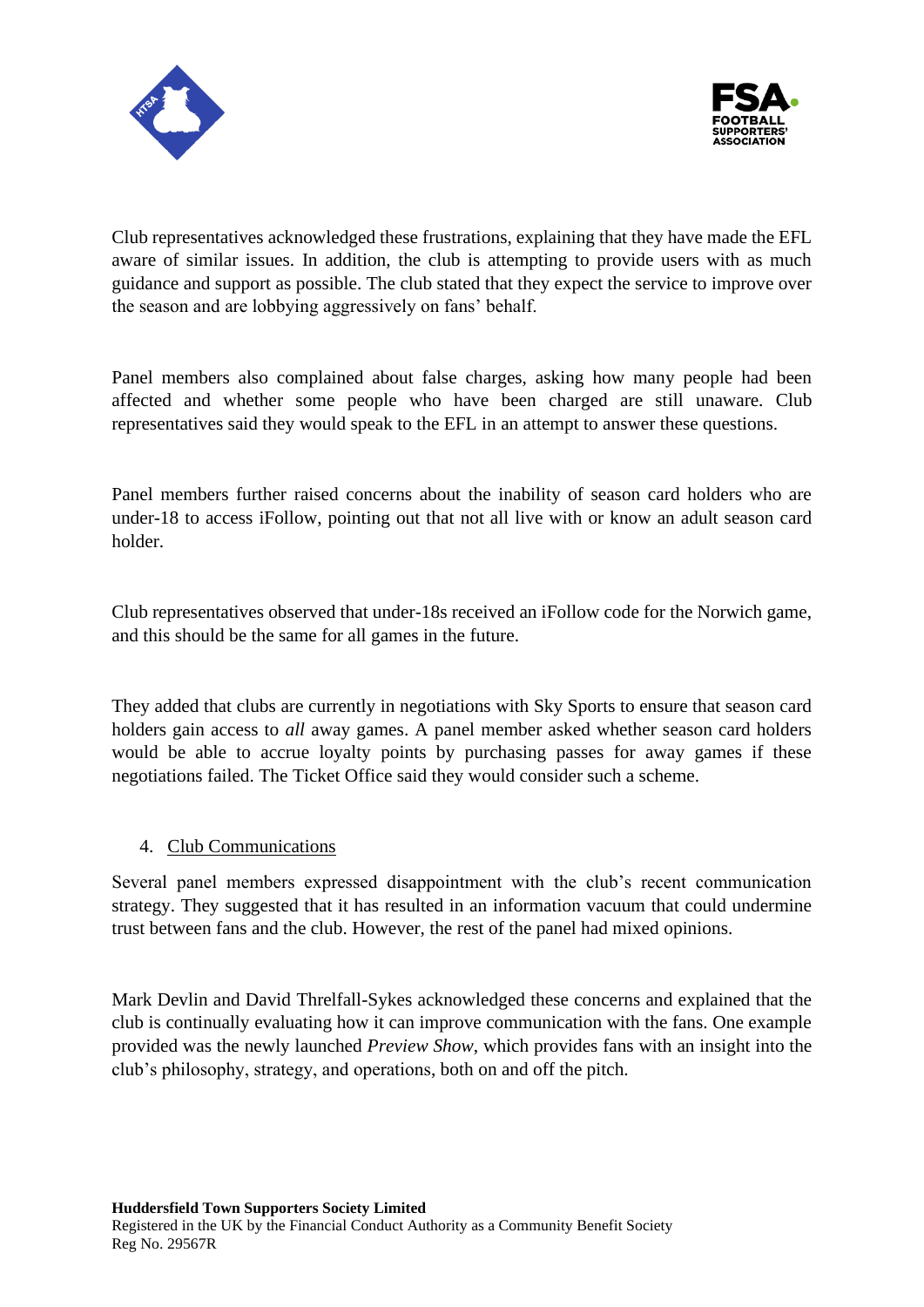



Some panel members were unaware of the *Preview Show* and other similar initiatives. Others mentioned the possibility of a more direct approach, with directors or even the chairman addressing fans via a video interview or question and answer session.

Club representatives said they would take the feedback on board.

The Huddersfield Town Disabled Supporters Club asked whether the club could make programmes available online. Club representatives confirmed that they are in the process of making sure this happens.

Both Cowshed Loyal and HTSA thanked all Huddersfield Town employees for their hard work, emphasising their importance to the club and wider community.

### 5. Canalside

Club representatives stated that the current phase of redevelopment is almost complete.

In response to questions from panel members, they confirmed that the three-storey building outlined in the original plans has not been built. Mark Devlin explained that the club has planning permission for the building, which may be acted upon in the future. He also stated that the club has invested approximately £6-7 million on the redevelopment project.

Some panel members were disappointed that the original plans had been scaled back, while others questioned the club's lack of communication on the subject.

Mark Devlin responded by assuring those present that the training facilities are excellent. He did, however, recognise that the club's communications have not been as clear as they could have been. David Threlfall-Sykes said that the club will release further information once the current phase of redevelopment is complete, which is expected to be a matter of weeks.

### 6. Role of the ATT Panel

Some panel members suggested that the ATT panel has "lost its focus" and needs a "reset."